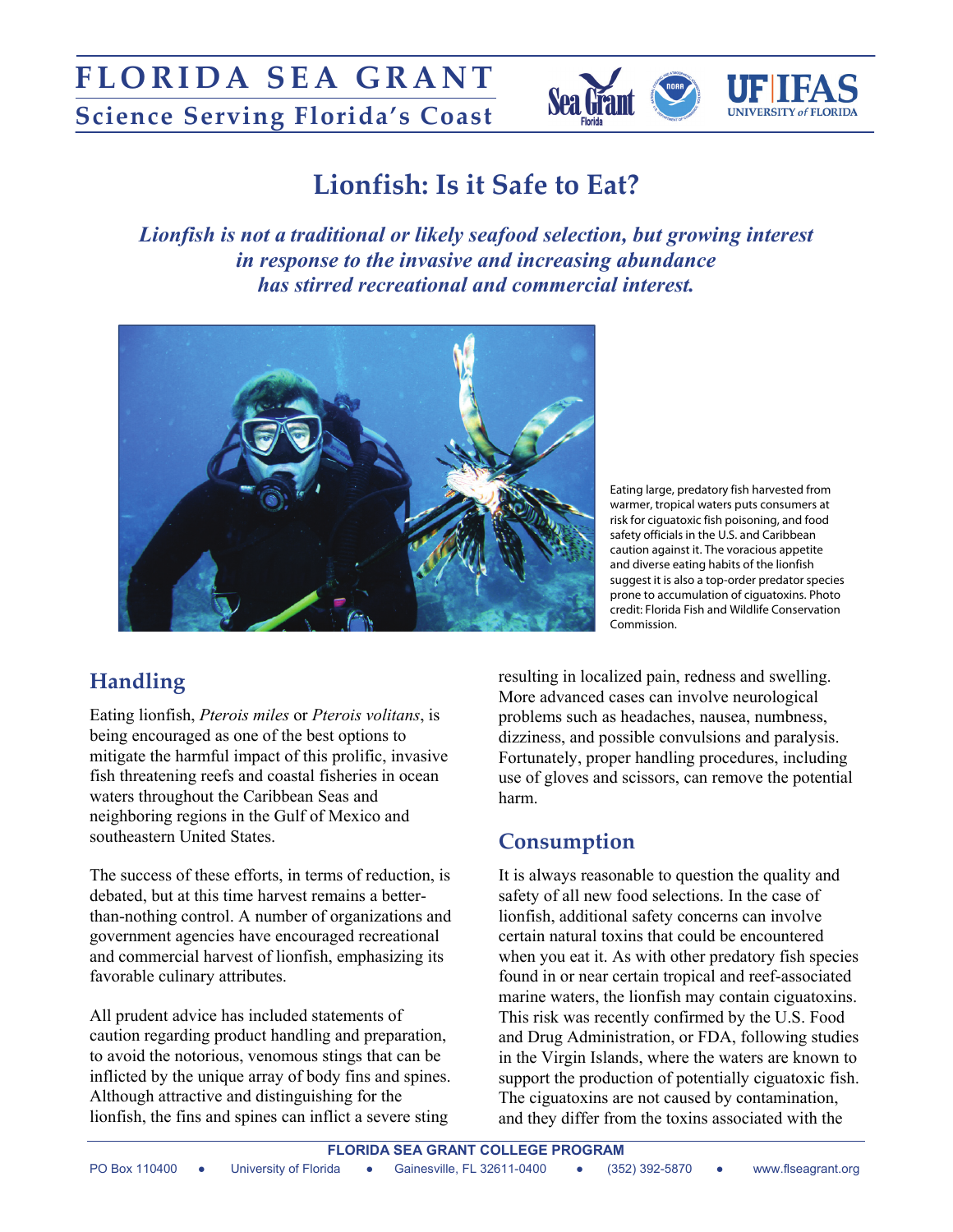lionfish fins and spines. The ciguatoxins are acquired from the food eaten by the lionfish.

Ciguatoxins are produced in certain waters that favor the growth of a particular kind of plankton, the dinoflagellates known as *Gambierdiscus*. These plankton introduce the potential toxins that can be transmitted through the local food chain, eventually accumulating in some top-order predator fish. The toxins can be concentrated to potentially harmful levels that will persist in the edible portions of the fish and cannot be reduced or eliminated by cooking. Potential toxic levels in certain predators from Atlantic waters can be as low as 0.10 ppb (parts per billion). Indeed the toxins are very potent and the resulting illness is known as ciguatoxic fish poisoning, or CFP.

CFP is distinguished primarily by symptoms that can begin to occur within 6 hours after consumption. This rapid onset is a primary reason for the close association people have after eating a meal involving a particular predatory fish. Initial symptoms are gastrointestinal in nature – nausea, cramping, vomiting followed by neurological discomforts – headache, flushing, muscular aching, pain in joints, and weakness, tingling and numb sensation of the lips, tongue and mouth that can be accompanied with dizziness and imbalance. More severe cases have reported sensitivity to reoccurrence and prolonged discomfort for months and years.

#### **Avoiding Risk**

Confirming a particular ciguatoxic fish poisoning case can be difficult. Many of the symptoms for CFP can be associated with other foodborne illnesses. The identity of the fish involved can be confused by differences in names and unreliable information regarding where the fish was harvested. Analytical tests to confirm the presence and level of ciguatoxins are specialized and complicated, and not routinely available. They also require a sample of the actual meal involved. So far, attempts to develop more convenient and rapid analytical test kits that are reliable have not been successful enough to warrant recommended use in confirming toxins present in fish, harvest areas or meals. Confirmations are further complicated by variation between fish. Meals from two separate fish of the same type from the same source may not present the same CFP risk.

Likewise, the occurrence of potential ciguatoxic fish poisoning is difficult to predict. Current advice from food safety professionals is to avoid certain fish species, larger sized fish or fish from certain harvest areas. In 2013, lionfish were added to the list of species that could cause CFP. This existing list is maintained in regulatory guidance for seafood safety issued by the FDA. Lionfish join the list for species of concern, such as jacks, snappers, groupers and other related reef species relative to certain harvest areas. The list already contains some more wellknown CFP candidates like amberjacks and barracuda. The FDA and certain Caribbean authorities have actually cautioned against consumption of the larger predators, like barracuda.

Avoidance of larger fish in certain areas can be helpful, but not always reliable for all species. This recommendation lacks a definition for large fish, and questions how restaurant goers can distinguish a particular fish's size from the serving portion size. Young fish of larger species can also accumulate toxins, depending on their exposure to particular food chains. The barracuda, for example, is a wellknown, top-order predator that can feed in a variety of regional food chains, perhaps accumulating ciguatoxins when they are smaller. Mindful of the voracious and diverse appetite that supports their rapid growth rate, the lionfish could be distinguished as a top-order predator in certain harvest areas.

Overall, the primary way to avoid CFP is to avoid fish harvested from known or suspect ciguatoxic areas. Unfortunately, knowing about suspect areas depends on knowing how many illnesses have occurred in those areas, rather than confirmation through routine testing. Advice from pertinent regulatory authorities and health-based programs has cautioned against harvests in certain areas, but there are no actual prohibitions restricting harvest of lionfish or other potential ciguatoxic fish from any waters.

Obviously, because we have little history of eating lionfish, and no reported CFP cases associated with eating lionfish, there is no evidence to guide our harvest of lionfish. Some evidence for CFP associated with other fish species has resulted in historical attempts to prohibit markets and restaurant from selling certain potential ciguatoxic fish, such as barracuda in Puerto Rico or Dade County, Florida, but there are no prevalent or enforced restrictions at this time.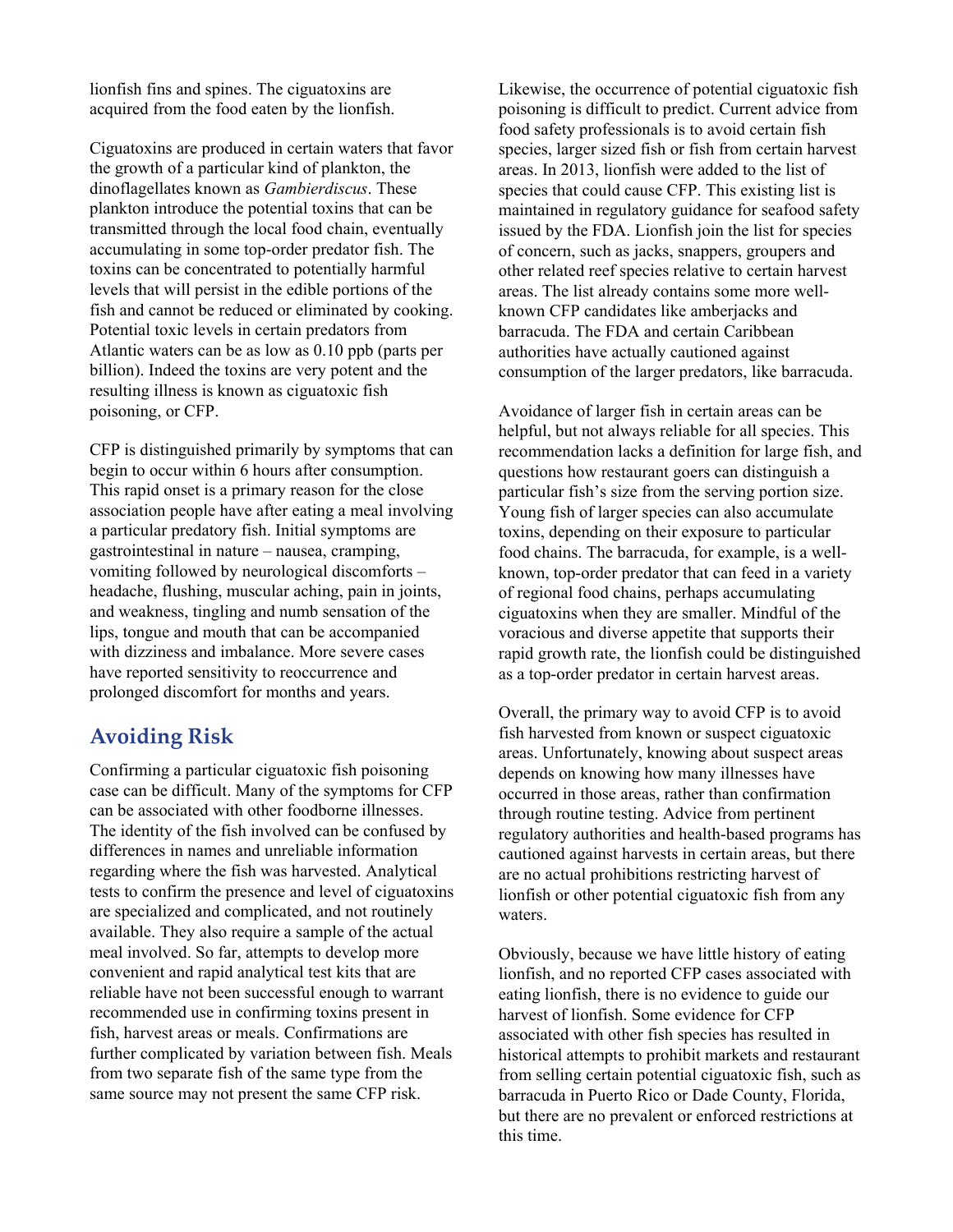What may appear to be hesitation by authorities and confused debates among public advisories are due to the lack of distinct and confident confirmations for CFP occurrence in certain harvest areas. Potential CFP risk per area is unpredictable and lacking analytical verifications that are consistent through time. Likewise, the potential risk for ciguatoxins in the food chain is also difficult to confirm, because it is subject to changes in the distribution of fish species and their feeding regimes, which are in turn influenced by seasons and shifting thermal conditions.

'Official' designations for risk areas or prohibited harvest and market restrictions of a particular species are difficult to enforce and can have unintended consequences for other fishing, tourism and related commerce in the region. Unofficial designations, available through a variety of publications and public advisories, have ranged in geographic extent from small, individual islands to coastal and reef perimeters involving the entire Caribbean, Gulf of Mexico and South Atlantic waters. These designations are often compiled without documented confirmations. In general, many experts identify ciguatoxic regions as the tropical and subtropical waters of the world between  $35^{\circ}$  N and  $35^{\circ}$  S latitudes. This designation encompasses areas with a preponderance of reef environments.

To further confound the situation, legal interests focused on concerns for food safety can view the questionable risk and conflicting advice regarding lionfish as potential liability across all sectors of commerce. At present, the commercial harvest, processing and distribution of seafood in retail establishment and restaurants is subject to a multitude of food safety regulations. One system of mandated food safety control is known as HACCP, which is a preventative approach to food safety practiced industry-wide. All seafood processed for commerce in the United States, regardless of the means or location of harvest, must comply with mandatory HACCP guidelines. Seafood is also subject to food codes and state-based health requirements that include general guidelines to reduce or eliminate potential exposure to any toxins in any food.

The ciguatera issue is specifically addressed for a variety of specified fish in the FDA's *Fish and Fishery Products Hazards and Controls Guidance,*  which represents FDA's current thinking on

appropriate risk prevention. In addition to a list of species of concern, the FDA has specifically mentioned concerns for harvest of potential ciguatoxic fish from the Flower Gardens area, one of the most northern regions for reefs found in the Gulf of Mexico. The FDA has likewise included advice against consumption of barracuda. FDA advice is based on actual product analysis or occurrence of illnesses associated with particular fish species. The agency's advice is not a legal prohibition, but it carries the same essential message because of the legal consequences that could result when a complaint occurs for any associated illnesses.

In addition, in 2013, the FDA proposed amendments to its *Hazards Guide* specifically citing lionfish as a potential ciguatoxic species relative to the area where it is harvested. This recommendation was deemed necessary based only on product analysis in suspect waters about the Virgin Islands. The FDA amendment added wording that suggested ciguatera was "emerging" in areas not previously noted and occurrence could be influenced but thermal trends. Again, potential lawsuits arising from foodborne illnesses could reference this advice and heighten liability, regardless of whether there were existing prohibitions for harvest or consumption.

#### **Recommendations**

The majority of lionfish based on their current distribution in waters about the United States should be safe for consumption, but the voracious eating habits and diversity of prey suggests lionfish is a candidate species more prone to accumulation of ciguatoxins if present in areas that harbor the potentially hazardous food chain. Based on occurrence with other CFP-related species, the more problematic harvest areas have involved warmer tropical waters and imported sources.

**Recreational harvesters** should be aware and informed about potential ciguatoxic areas and concerns. This will be complicated by lack of designated areas, as previously discussed, and limited use of analytical verifications to distinguish risk areas for recreational harvest. Mindful of this situation, some recreational harvest events have resorted to participant signatures on statements to insulate the event promoters from possible liabilities. Attempts to use rapid ciguatera test kits for detection of toxins in the edible portions of lionfish meat is not advisable due to complications with the